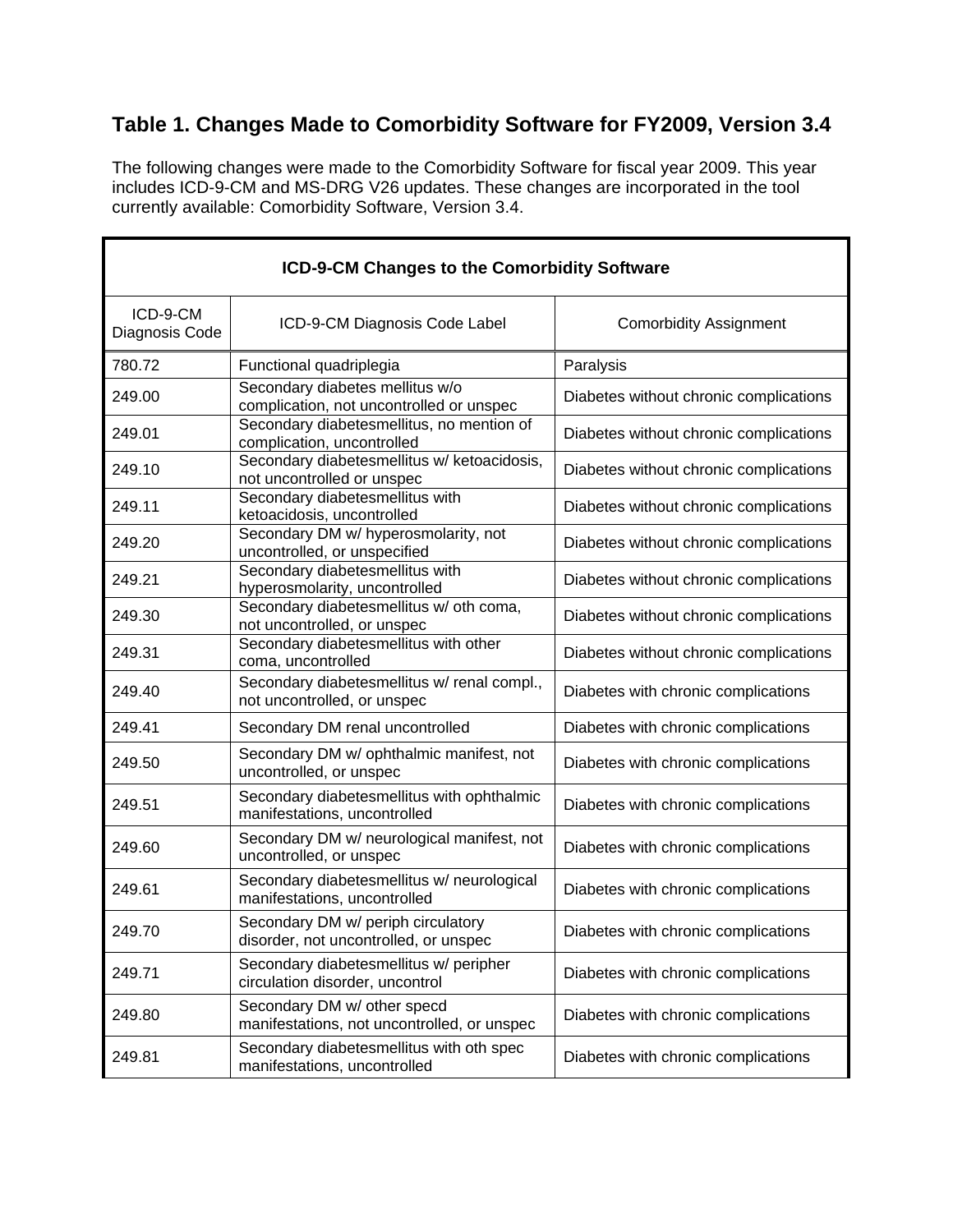| 249.90 | Secondary DM w/ unspec comp, not<br>uncontrolled, or unspec               | Diabetes with chronic complications |
|--------|---------------------------------------------------------------------------|-------------------------------------|
| 249.91 | Secondary diabetesmellitus with unspecified<br>complication, uncontrolled | Diabetes with chronic complications |
| V45.11 | Renal dialysis status                                                     | <b>Renal Failure</b>                |
| V45.12 | Noncompliance with renal dialysis                                         | <b>Renal Failure</b>                |
| 203.02 | Multiple myeloma, in relapse                                              | Lymphoma                            |
| 203.12 | Plasma cell leukemia, in relapse                                          | Lymphoma                            |
| 203.82 | Other immunoproliferative neoplasms, in<br>relapse                        | Lymphoma                            |
| 209.00 | Malignant carcinoid tumor of the small<br>intestine, unspecified portion  | Solid tumor without metastasis      |
| 209.01 | Malignant carcinoid tumor of the duodenum                                 | Solid tumor without metastasis      |
| 209.02 | Malignant carcinoid tumor of the jejunum                                  | Solid tumor without metastasis      |
| 209.03 | Malignant carcinoid tumor of the ileum                                    | Solid tumor without metastasis      |
| 209.10 | Malignant carcinoid tumor of the large<br>intestine, unspecified portion  | Solid tumor without metastasis      |
| 209.11 | Malignant carcinoid tumor of the appendix                                 | Solid tumor without metastasis      |
| 209.12 | Malignant carcinoid tumor of the cecum                                    | Solid tumor without metastasis      |
| 209.13 | Malignant carcinoid tumor of the ascending<br>colon                       | Solid tumor without metastasis      |
| 209.14 | Malignant carcinoid tumor of the transverse<br>colon                      | Solid tumor without metastasis      |
| 209.15 | Malignant carcinoid tumor of the descending<br>colon                      | Solid tumor without metastasis      |
| 209.16 | Malignant carcinoid tumor of the sigmoid<br>colon                         | Solid tumor without metastasis      |
| 209.17 | Malignant carcinoid tumor of the rectum                                   | Solid tumor without metastasis      |
| 209.20 | Malignant carcinoid tumor of unknown<br>primary site                      | Solid tumor without metastasis      |
| 209.21 | Malignant carcinoid tumor of the bronchus<br>and lung                     | Solid tumor without metastasis      |
| 209.22 | Malignant carcinoid tumor of the thymus                                   | Solid tumor without metastasis      |
| 209.23 | Malignant carcinoid tumor of the stomach                                  | Solid tumor without metastasis      |
| 209.24 | Malignant carcinoid tumor of the kidney                                   | Solid tumor without metastasis      |
| 209.25 | Malignant carcinoid tumor of foregut, not<br>otherwise specified          | Solid tumor without metastasis      |
| 209.26 | Malignant carcinoid tumor of midgut, not<br>otherwise specified           | Solid tumor without metastasis      |
| 209.27 | Malignant carcinoid tumor of hindgut, not<br>otherwise specified          | Solid tumor without metastasis      |
| 209.29 | Malignant carcinoid tumor of other sites                                  | Solid tumor without metastasis      |